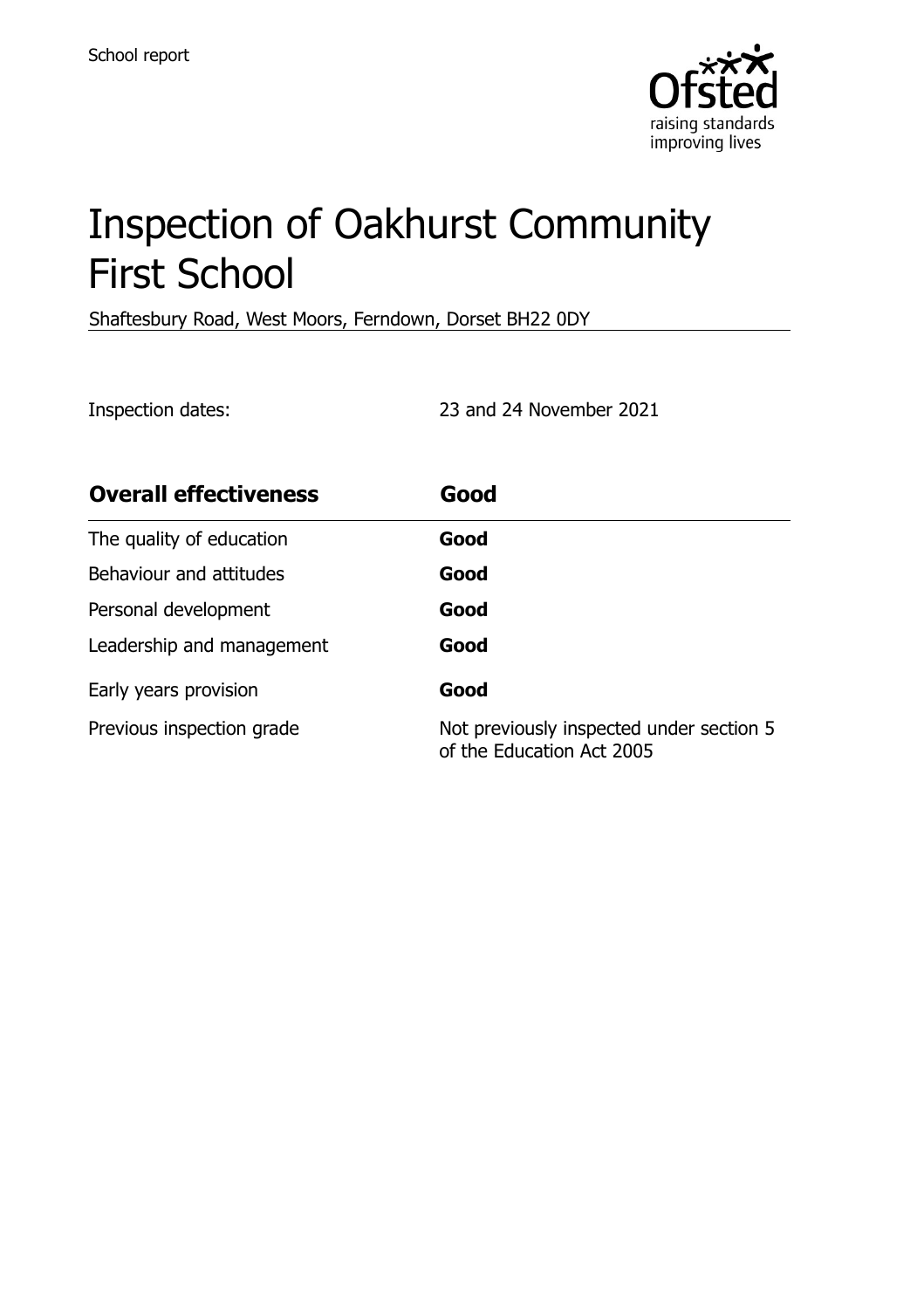

# **What is it like to attend this school?**

Pupils are respectful and courteous to adults and their peers. One pupil, whose opinion reflects the views of many, said, 'School is a family, and we are all united.' Pupils say they feel safe and valued by adults. They are proud to attend Oakhurst Community First School.

Leaders and teachers have high expectations for pupils in the school, including pupils with special educational needs and/or disabilities (SEND). Children in the early years get off to a strong start.

Pupils are calm and attentive in most lessons. They are keen to learn. Pupils say that bullying is rare. They are confident that if it did happen, leaders would deal with it. Pupils know that respect and kindness are important. They have a good understanding of the school values.

Pupils value the wider opportunities the school offers, especially the forest school. They talk enthusiastically about how they explore the environment.

#### **What does the school do well and what does it need to do better?**

Leaders have ensured that there is an effective curriculum in place for most subjects, which starts in the early years. The curriculum is clearly sequenced and identifies key knowledge that pupils need to know. The curriculum plans are ambitious for all pupils, including those pupils with SEND. Teaching builds effectively on what pupils already know. For example, in geography, pupils use their knowledge of continents when locating mountain ranges around the world. However, leaders recognise that the teaching of the school curriculum in some subjects needs to be further refined.

Teachers use assessment effectively in order to check that pupils remember knowledge in the longer term. Pupils use 'learning slips' well to help them learn key subiect vocabulary.

Reading is the 'highest' priority in the school. Teachers and pupils love to read. Teachers read to pupils routinely. Staff in the early years ensure that books are a key part of the curriculum. Pupils learn to read as soon as they start school. Welltrained staff help pupils to grasp the knowledge needed quickly. They provide effective support for pupils who need to catch up. The books pupils read are matched well to the phonics sounds they know. Teachers use class and library books to develop pupils' vocabulary. As a result, pupils show confidence when reading.

Leaders ensure that there are high expectations for behaviour. Most pupils behave well. Pupils play and talk well with each other at breaktimes and lunchtimes, including children in the early years. They cooperate and enjoy spending time with their friends. When behaviour falls below what leaders expect, staff respond to this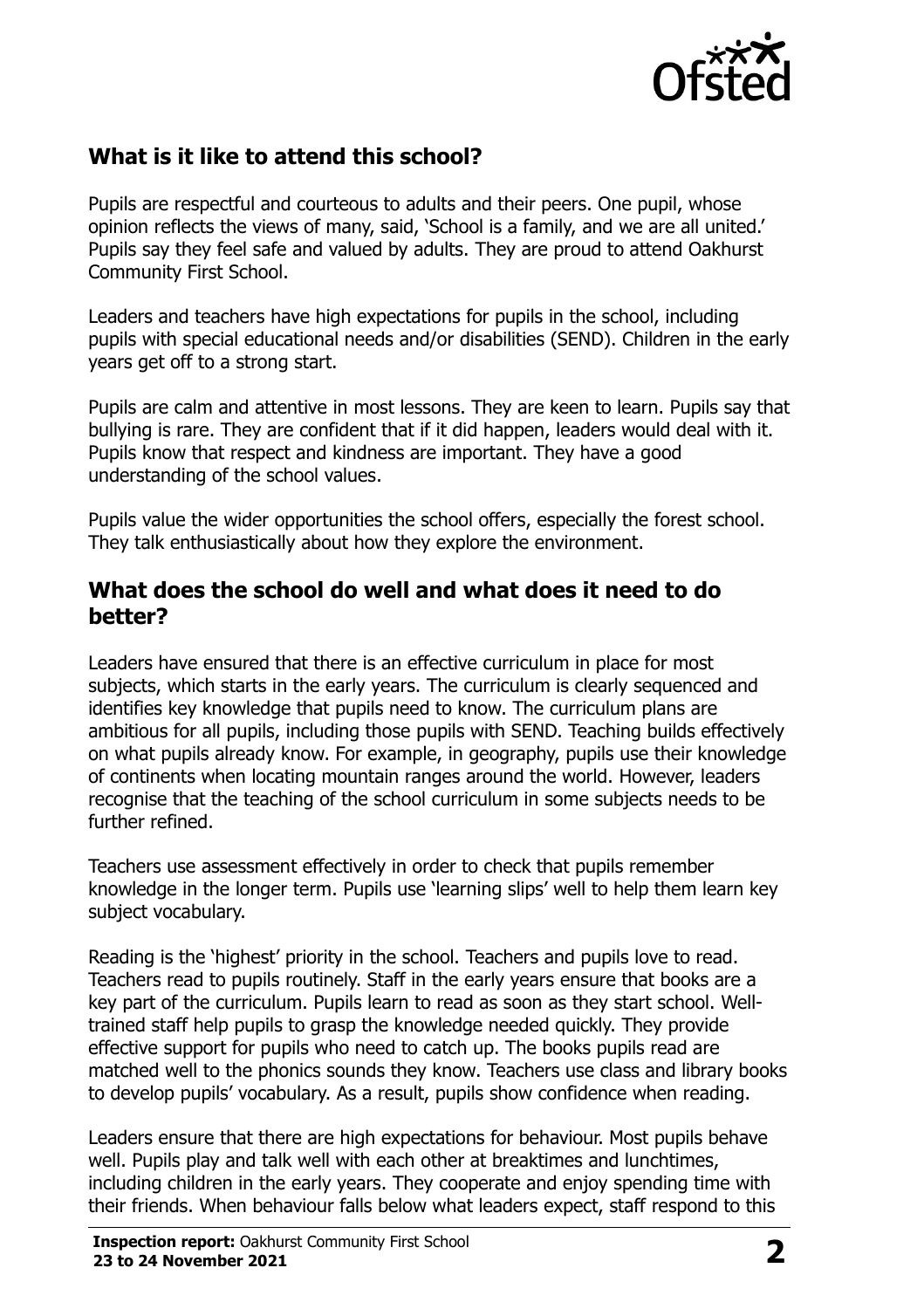

quickly. Leaders use support from external agencies effectively for pupils with specific needs. Leaders and teachers also work successfully to ensure that pupils attend school regularly.

Pupils talk about how personal social and health education has helped them to understand differences in people. Pupils know about different religions, but their knowledge of different cultures is not as strong as it could be. Staff provide a wide range of opportunities to pupils. They have the chance to be school councillors or esafety champions and feel their voices are heard. Pupils participate in a range of experiences, such as sports, music and residential visits. Pupils understand healthy lifestyles. They learn about keeping safe, including when online.

Trust and school leaders know the school well. They have an accurate knowledge of where the school needs to improve further. Governors visit the school regularly but do not know enough about the school's curriculum beyond English and mathematics. This means that they are not able to challenge leaders with rigour.

Leaders provide relevant staff training. As a result, staff feel well led and supported. Staff say that leaders consider their workload and well-being. Most parents are positive about the school and leaders take opportunities to consult with them.

# **Safeguarding**

The arrangements for safeguarding are effective.

Leaders and staff know safeguarding is a high priority. They report concerns using the school's system. They have developed a culture where 'it could happen here'. Therefore, staff are vigilant, and pupils feel safe. All staff receive appropriate training, including in regular staff meetings.

Leaders, including governors, fulfil their statutory responsibilities well. Leaders ensure that new staff appointments have the required checks before starting the school.

Pupils visit places within the local community to learn about basic safety skills, for example road safety. They also learn about how to stay safe as part of the school curriculum.

# **What does the school need to do to improve?**

#### **(Information for the school and appropriate authority)**

■ The implementation of the curriculum for some subjects is not as consistent as it could be. Therefore, the curriculum is not always having the intended impact. Leaders need to put in place appropriate checks to ensure that the curriculum supports pupils to know more and remember more in all subjects.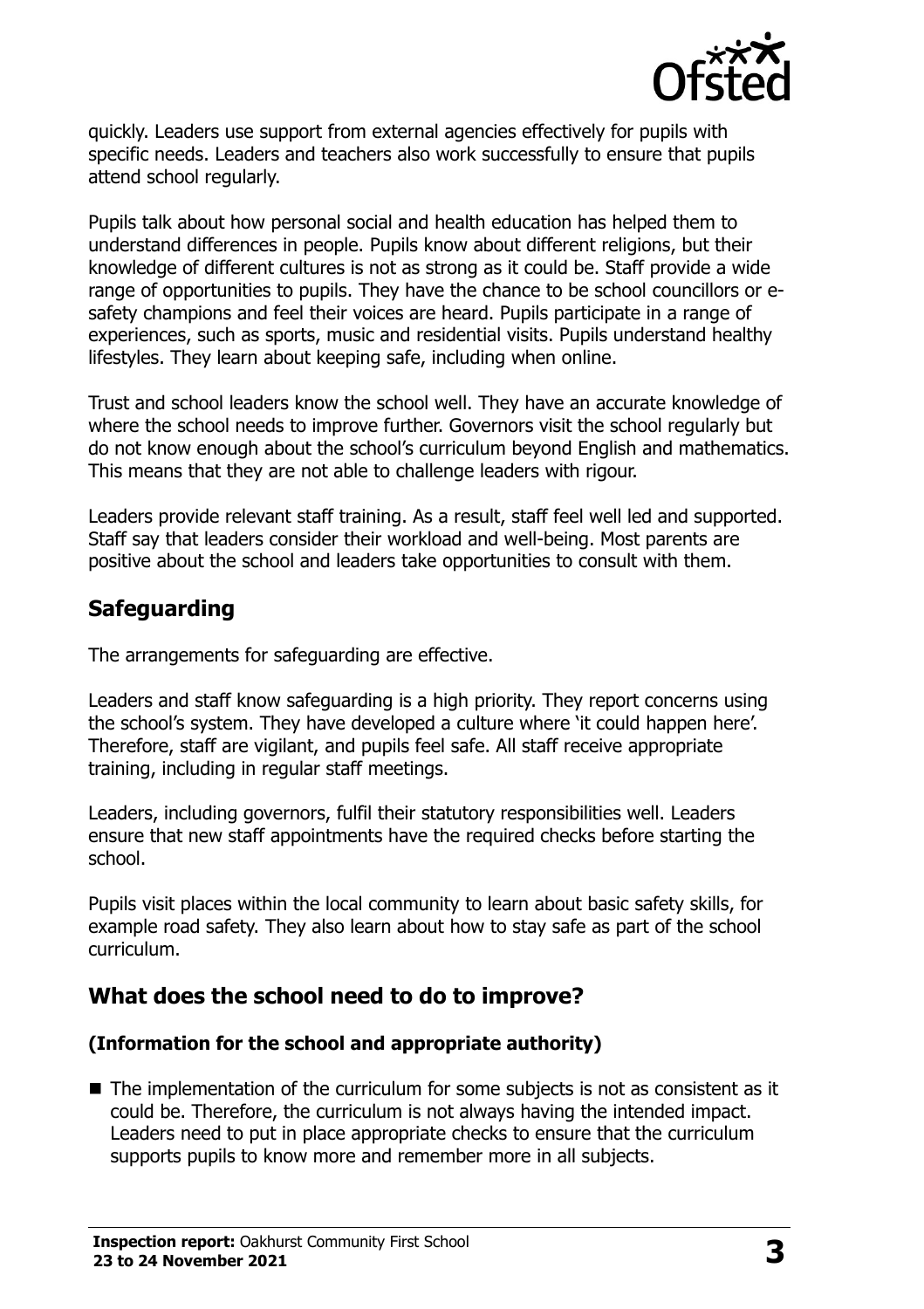

Governors do not have sufficient understanding of the wider curriculum. As a result, governors are not fully aware of the effectiveness of the curriculum. Leaders need to ensure that governors have suitable information so that they can offer appropriate challenge to the school.

#### **How can I feed back my views?**

You can use [Ofsted Parent View](http://parentview.ofsted.gov.uk/) to give Ofsted your opinion on your child's school, or to find out what other parents and carers think. We use information from Ofsted Parent View when deciding which schools to inspect, when to inspect them and as part of their inspection.

The Department for Education has further quidance on how to complain about a school.

If you are the school and you are not happy with the inspection or the report, you can [complain to Ofsted.](http://www.gov.uk/complain-ofsted-report)

#### **Further information**

You can search for [published performance information](http://www.compare-school-performance.service.gov.uk/) about the school.

In the report, '[disadvantaged pupils](http://www.gov.uk/guidance/pupil-premium-information-for-schools-and-alternative-provision-settings)' refers to those pupils who attract government pupil premium funding: pupils claiming free school meals at any point in the last six years and pupils in care or who left care through adoption or another formal route.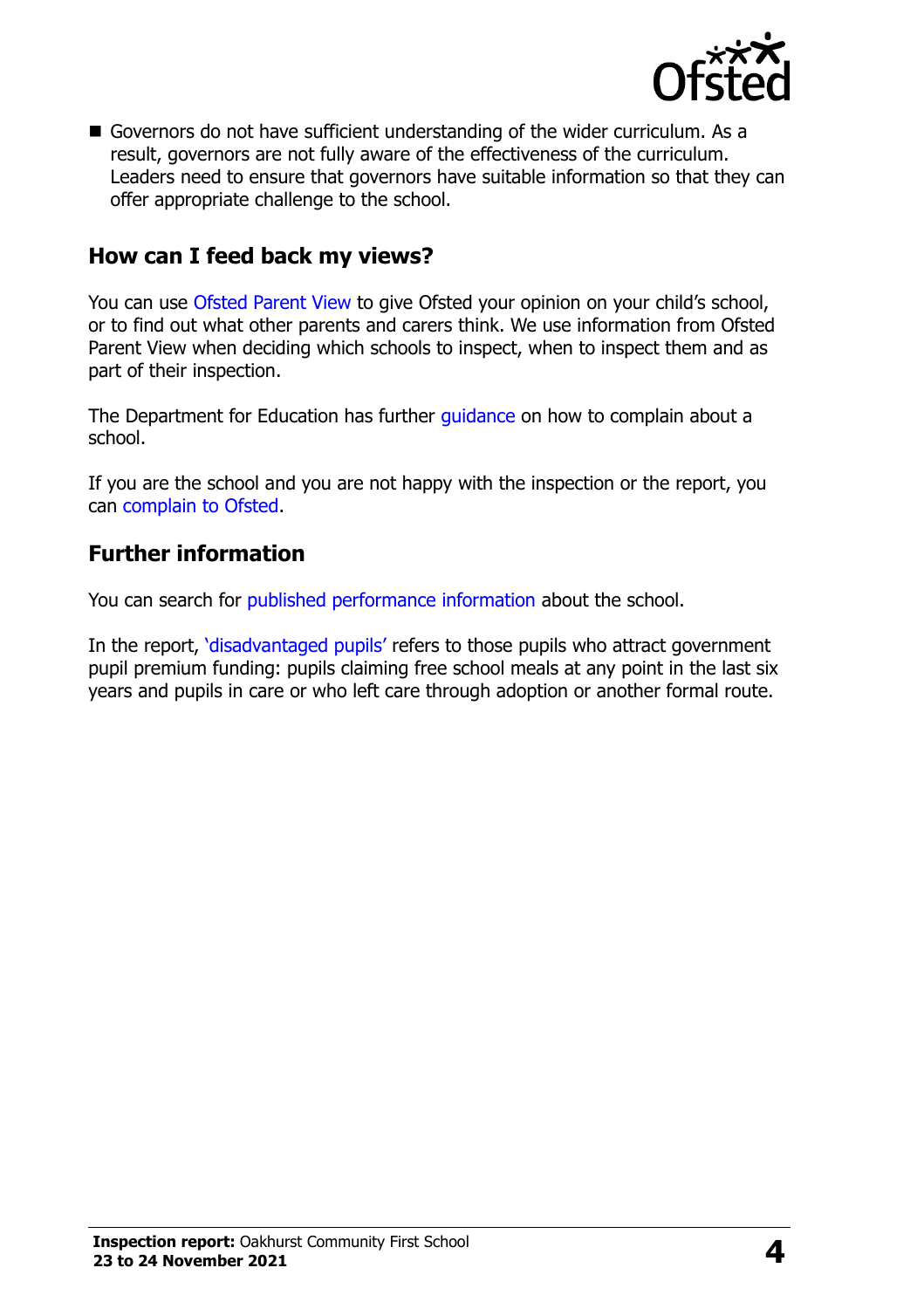

# **School details**

| Unique reference number             | 142500                                                         |
|-------------------------------------|----------------------------------------------------------------|
| <b>Local authority</b>              | <b>Dorset</b>                                                  |
| <b>Inspection number</b>            | 10200999                                                       |
| <b>Type of school</b>               | Nursery and first school                                       |
| <b>School category</b>              | Academy converter                                              |
| Age range of pupils                 | $2$ to 9                                                       |
| <b>Gender of pupils</b>             | Mixed                                                          |
| Number of pupils on the school roll | 163                                                            |
| <b>Appropriate authority</b>        | Board of trustees                                              |
| <b>Chair of trust</b>               | <b>Nick Musselwhite</b>                                        |
| <b>Headteacher</b>                  | Ann Clark                                                      |
| Website                             | www.oakhurstfirst.com                                          |
| Date of previous inspection         | 20 November 2018, under section 8 of<br>the Education Act 2005 |

### **Information about this school**

- The school has provision for two-year-olds.
- The school does not use any alternative providers.
- The school has breakfast club and after-school club provision.

# **Information about this inspection**

The inspectors carried out this inspection under section 5 of the Education Act 2005.

This was the first routine inspection the school received since the COVID-19 pandemic began. Inspectors discussed the impact of the pandemic with school leaders and have taken that into account in their evaluation.

■ Inspectors carried out deep dives in these subjects: early reading, mathematics, geography and computing. For each deep dive, inspectors met with subject leaders, looked at curriculum plans, visited a sample of lessons, spoke to teachers, spoke to some pupils about their learning and looked at samples of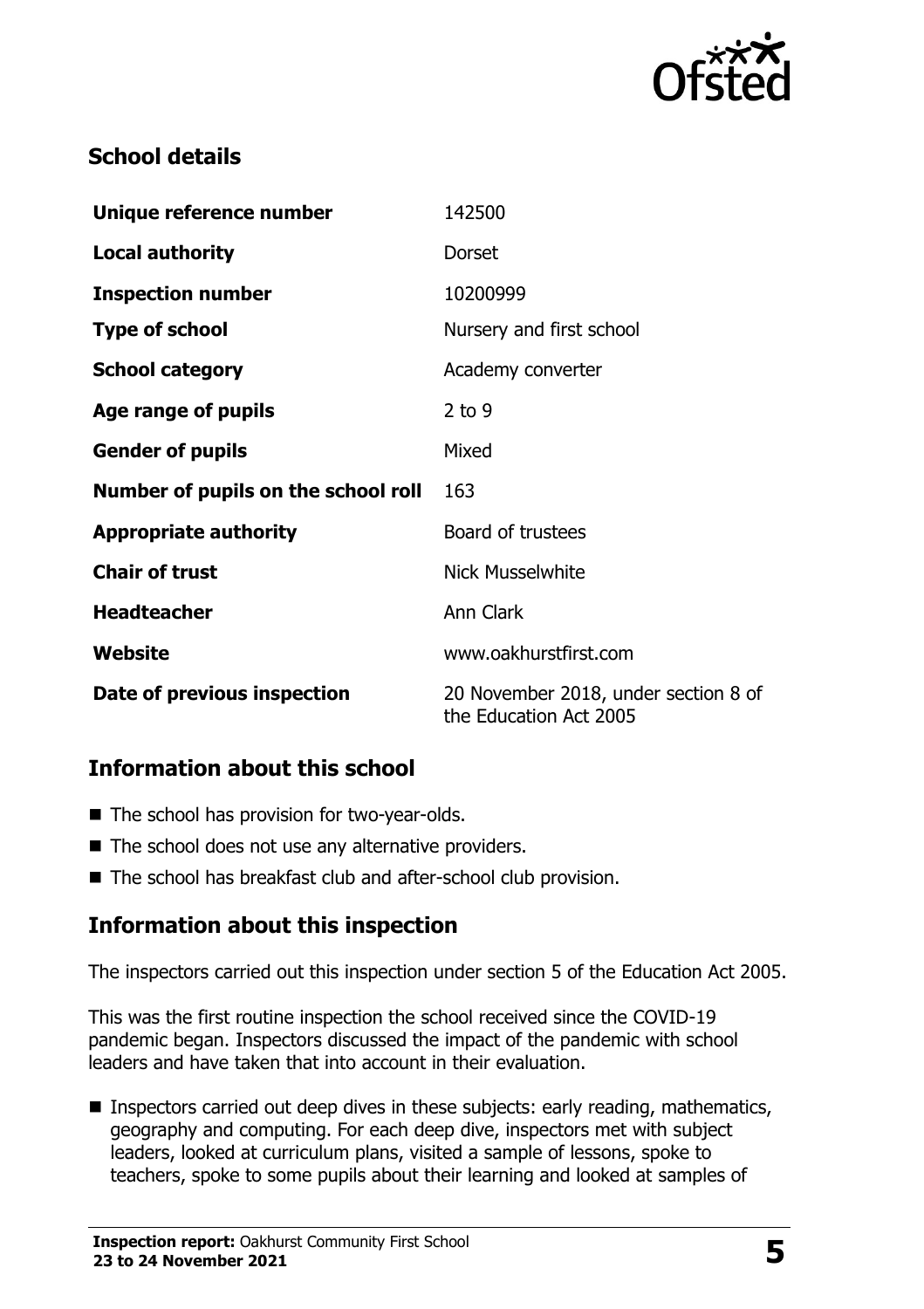

pupils' work. The team inspector also looked at examples of curriculum plans from other foundation subjects. She spoke to pupils about their learning.

- $\blacksquare$  The lead inspector met with designated safeguarding leaders to discuss how they keep pupils safe in school. She considered the school's recruitment procedures, staff induction and training, records of concerns and their engagement with external agencies. Inspectors also spoke with staff and pupils throughout the inspection.
- The lead inspector considered responses to the online questionnaire, Ofsted Parent View, including free-text responses.

#### **Inspection team**

Donna Briggs, lead inspector **Her Majesty's Inspector** 

Heather Barraclough Her Majesty's Inspector